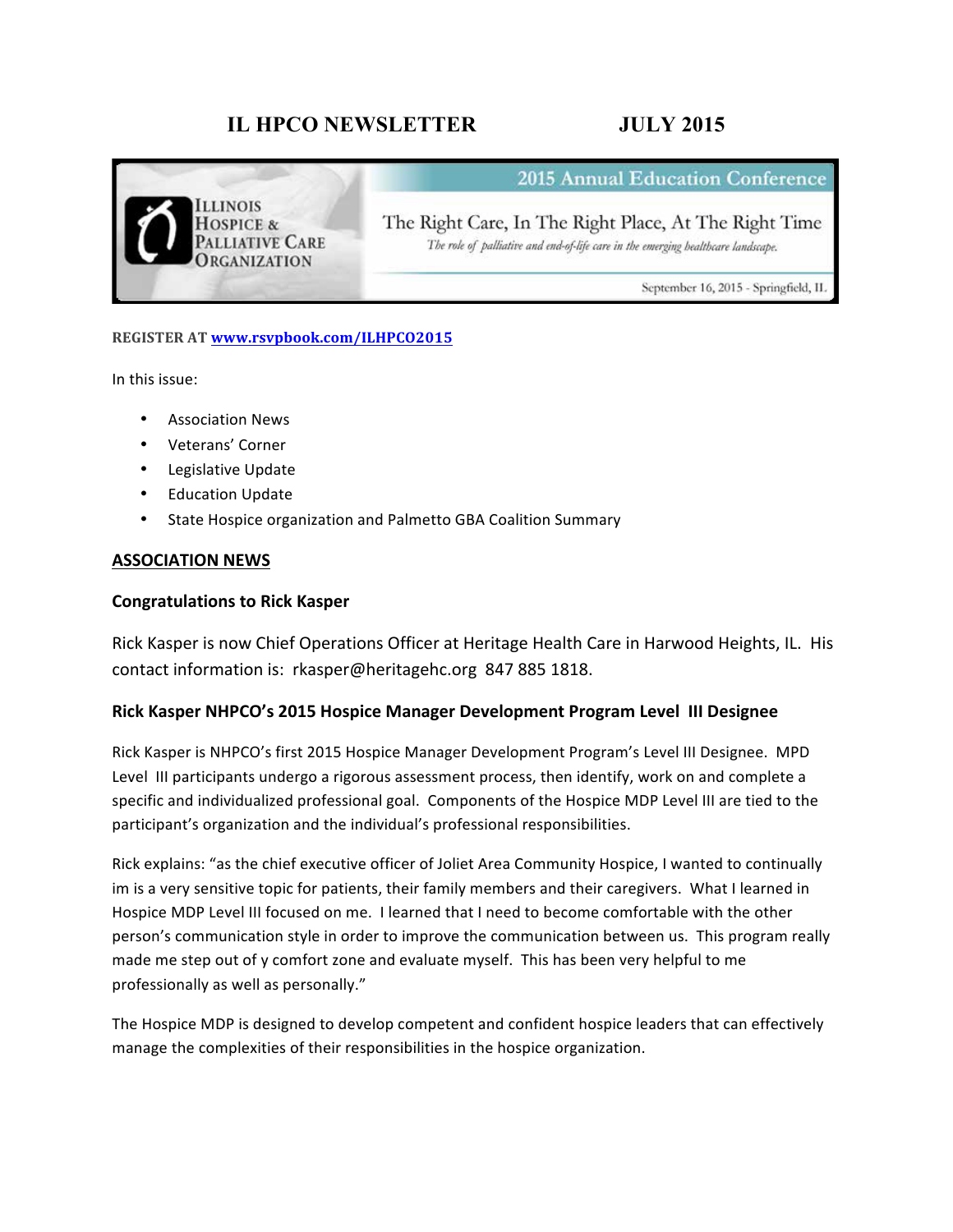## **IL HPCO Board Changes**

As you know Norene Scheck has moved out of state and the Board at it's July meeting appointed Mike McHale to the open Board position. Mike is the CEO at Rainbow Hospice and Palliative Care in Mt. Prospect. 

## **VETERANS' CORNER – Nancy Sehy, RN, Hospice Manager, Lincolnland Hospice**

Get Involved! Learn and share ideas, inspiration, and Best Practices with VA employees, agencies, and *care providers in your area!*

**Marion HVP:** Next meeting is Tuesday, October 13th, 2015, 9:30am-11:30am

If interested or questions- please contact: Michelle Drone Community Health MSA 618-997-5311 ext 55051 Michelle.Done@va.gov

**Rockford Area HVP:** Next meeting is Tuesday, August 18, 12:00pm-1:00pm

If interested or questions- please contact: Andy Balafas, Veterans Liaison, Vitas Innovative Hospice 630-818-0885 Andrew.Balafas@vitas.com

**Chicago Area HVP:** Next meeting is Friday, September 25, 2015, 9:00am-12:00pm

If interested or questions- please contact: Jolene Renda, VISN 12 Palliative Care Program Manager Phone: 608-372-1217 Jolene.Renda@va.gov

**Danville/Illiana HVP:** Annual meetings- next date pending, anticipated in June 2016.

If interested or questions- please contact: Melissa A. Nelson, RN, LCSW Palliative Care Coordinator 217-554-5137 Melissa.Nelson6@va.gov

## **LEGISLATIVE OVERVIEW- Betsy Mitchell, IL HPCO Lobbyist**

As this is being written, the House passed a bill sent to them by the Senate last week to allow essential services to be paid for one month. In addition, the House added an amendment that would allow all state workers to be made for one month. Because the House amended the Senate's bill, the bill must return to the Senate for the Senate to concur with this change.

The Senate is expected to consider this amendment when they return to Springfield on July 14. Governor Rauner has indicated that he may veto this one month budget plan as it would increase cost significantly. 

At the same time, there is an on-going battle in the court system. It began just before the Fourth of July when Attorney General Madigan sought a restraining order against Governor Rauner's plan to continue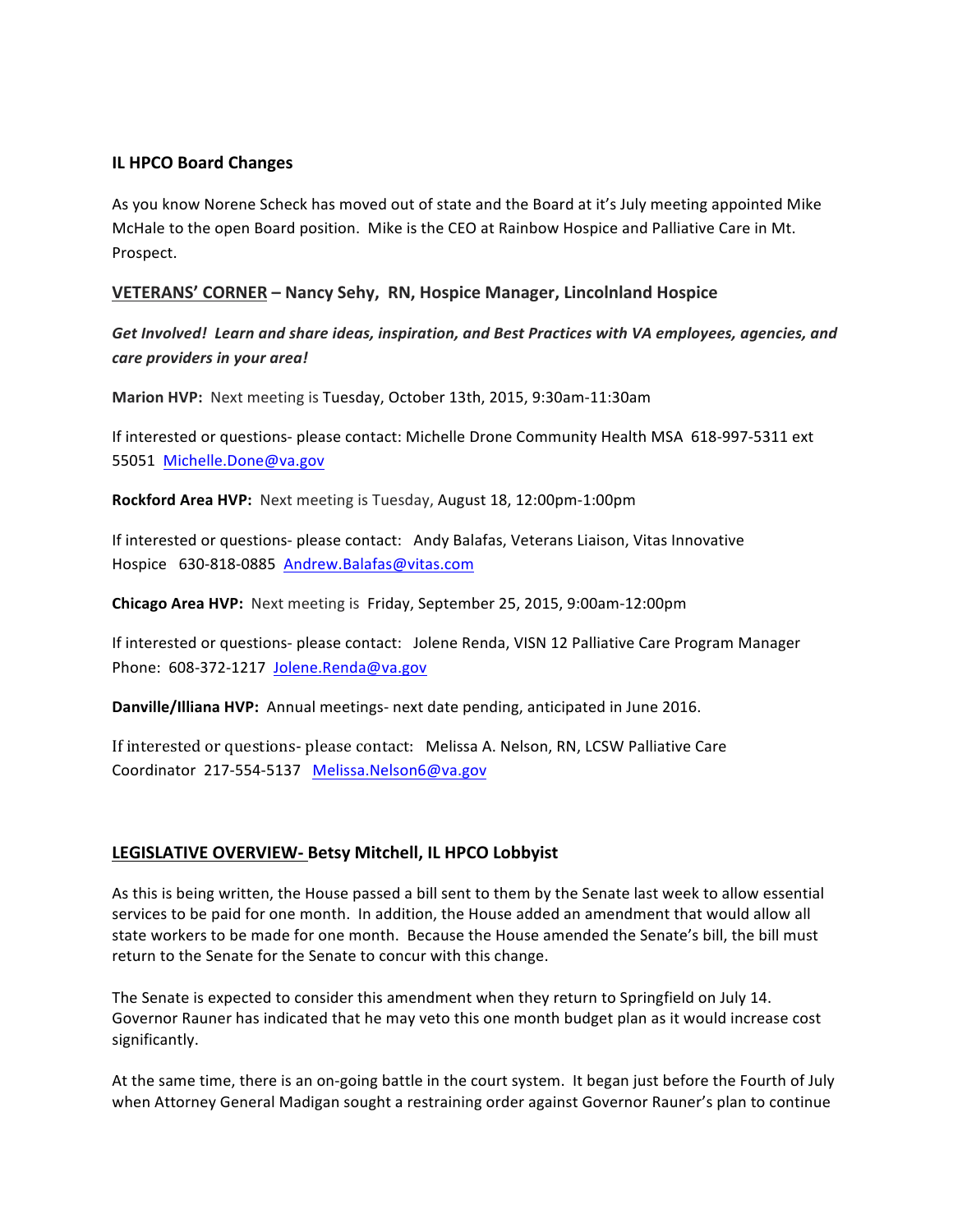to pay state workers. According to the AG, Governor Rauner cannot constitutionally allow any state expenditures without authority from a legally enacted budget. Since the initial court filing, a Cook County judge has ruled in favor of the AG, followed by a St. Clair County judge in a union-filed lawsuit ruling that state workers must be paid even without a budget. Most speculate that this issue is headed for the Illinois Supreme Court.

## **What Does this Mean for Hospice Providers and What Can You Do?**

Clearly without a budget in place, uncertainty is a constant and draining factor for all hospice providers. Planning and moving forward are drastically affected. At the very least, it appears that Medicaid payments will continued to be delayed. No one knows how long this stalemate between the Governor and the legislature will last. It will only be over when both sides find something they can agree on.

In the meantime, all IL-HPCO members are encouraged to maintain contact with their legislators and the Governor's office. Discuss what it is that you do for your community and describe what your community would look like without you in it. Also urge them to find a solution to this terrible situation that is affecting this state adversally. If legislators do not hear from us, they will think we are not affected by all of this.

If you do not know who your legislators are, contact me at Betsy@cook-witter.com. I need your name, address (with ZIP code).

## **EDUCATION UPDATE – Ronda Dudley, RN, BC, BS, MBA-Memorial Home Services, Home Health & Hospice Director**

Registration is now open for the Annual IL HPCO Conference How to: The Right Care, In the Right Place, At the Right Time, to be held in the Memorial Center for Learning and Innovation in Springfield Sept 15-16. We will start this conference on Tuesday evening with our Keynoter Gary Gardia presenting an interactive and fun presentation, the conference will continue all day Wednesday with exceptional speakers and topics as outlined at www.rsvpbook.com/ILHPCO2015

Please make sure to register ... the hospice and palliative care landscape is changing and you will come away with many new ideas for survival and enhancement!

## **STATE HOSPICE ORGANIZATION AND PALMETTO GBA COALITION MEETING SUMMARY -Mary Runge**

The following is a summary of the information gathered at the meeting. It includes data from the dialogue and discussion as well as information provided in any handouts. No information provided in *this* summary is intended for legal or operational advice but merely as information for planning and awareness. This summary is created entirely by the Georgia Hospice and Palliative Care Organization's *coalition* member in attendance at the time of the meeting and statements have not been evaluated or approved by Palmetto or the other members of the coalition. Questions submitted to Palmetto GBA by *hospice coalition members with the responses provided will be published separately when they are made available electronically from Palmetto GBA.*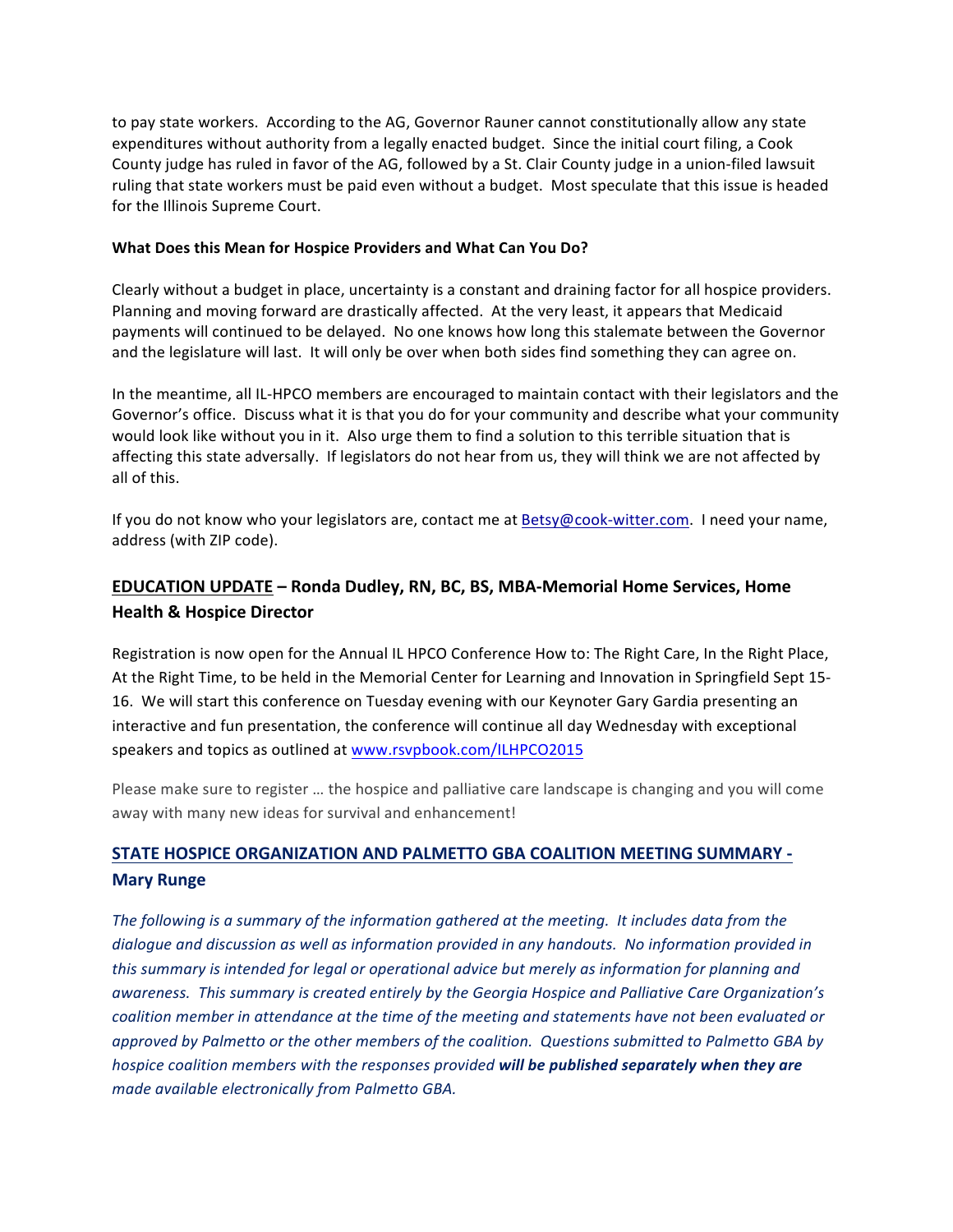## Planned PGBA audits - data analysis will determine areas of focus

- **W** Live discharges PEPPER reports impact which discharge codes, geographies and provider/beneficiary groups to assess
- <sup>※</sup> Level of care for GIP at various locations of care
	- o Q5005
	- o Q5006
	- o Q5004
- **EXECOS** edits focused on Q5001 (home hospice care), Q5002 (hospice in the ALF) and Q5003 (hospice in the  $NF - not$  the SNF)

## CAP discussion

Ø 2013 CAP 100% completed 

The following table represents those 16 states within the Palmetto RHHI jurisdiction for 2013 CAP. GA had the highest total overpayment while South Carolina had the highest percent of providers with an overpayment.

| Item#        | <b>State</b> | <b>Total</b> | Completed | <b>With Over</b> | % completed with    | <b>Total Over Payment</b> |
|--------------|--------------|--------------|-----------|------------------|---------------------|---------------------------|
|              |              | providers    |           | Payment          | <b>Over Payment</b> | Amount (\$)               |
| 1            | <b>AL</b>    | 117          | 117       | 17               | 15%                 | \$7,385,371               |
| $\mathbf{2}$ | <b>AR</b>    | 40           | 40        | 3                | 8%                  | \$804,313                 |
| 3            | FL.          | 40           | 40        | 2                | 5%                  | \$2,518,169               |
| 4            | <b>GA</b>    | 171          | 171       | 42               | 25%                 | \$25,391,026              |
| 5            | IL.          | 107          | 107       | 3                | 3%                  | \$452,116                 |
| 6            | IN           | 83           | 83        | $\mathbf{1}$     | 1%                  | \$143,069                 |
| 7            | KY           | 24           | 24        | 0                | 0%                  | \$0                       |
| 8            | LA           | 138          | 138       | 17               | 12%                 | \$3,555,820               |
| 9            | <b>MS</b>    | 117          | 117       | 34               | 29%                 | \$8,996,781               |
| 10           | <b>NM</b>    | 39           | 39        | 4                | 10%                 | \$2,518,285               |
| 11           | <b>NC</b>    | 79           | 79        | 2                | 3%                  | \$45,441                  |
| 12           | OH           | 119          | 119       | 4                | 3%                  | \$7,304,154               |
| 13           | ОК           | 125          | 125       | 15               | 12%                 | \$4,979,009               |
| 14           | <b>SC</b>    | 89           | 89        | 27               | 30%                 | \$16,606,997              |
| 15           | <b>TN</b>    | 57           | 57        | $\mathbf{1}$     | 2%                  | \$346,582                 |
| 16           | <b>TX</b>    | 406          | 406       | 57               | 14%                 | \$19,761,053              |

## Discussion of NOE submission issue

- <sup>※</sup> Primary concern: providers are submitting the NOE on time but MAC is not processing within timeliness window resulting in NOE being RTP'd which causes the provider to have to submit an exception request with proof of the submission within the 5-day time frame. Providers could potentially lose reimbursement as a result of this.
	- $\circ$  PGBA cannot identify the number of days not paid for untimely NOE as there is no reason code associated specifically with this on the RA
	- $\circ$  NOE doesn't alter the days in the "episode" only the date for which billing can begin if the NOE is untimely
	- $\circ$  PGBA will look into the trend associated with Occurrence code 77 before and after the NOE implementation as a measure of traffic associated with untimely NOE's
	- $\circ$  PGBA successfully reduced the cycle time for processing the NOE submission from 5 days to 3 days, the ONLY MAC to achieve this as of this meeting date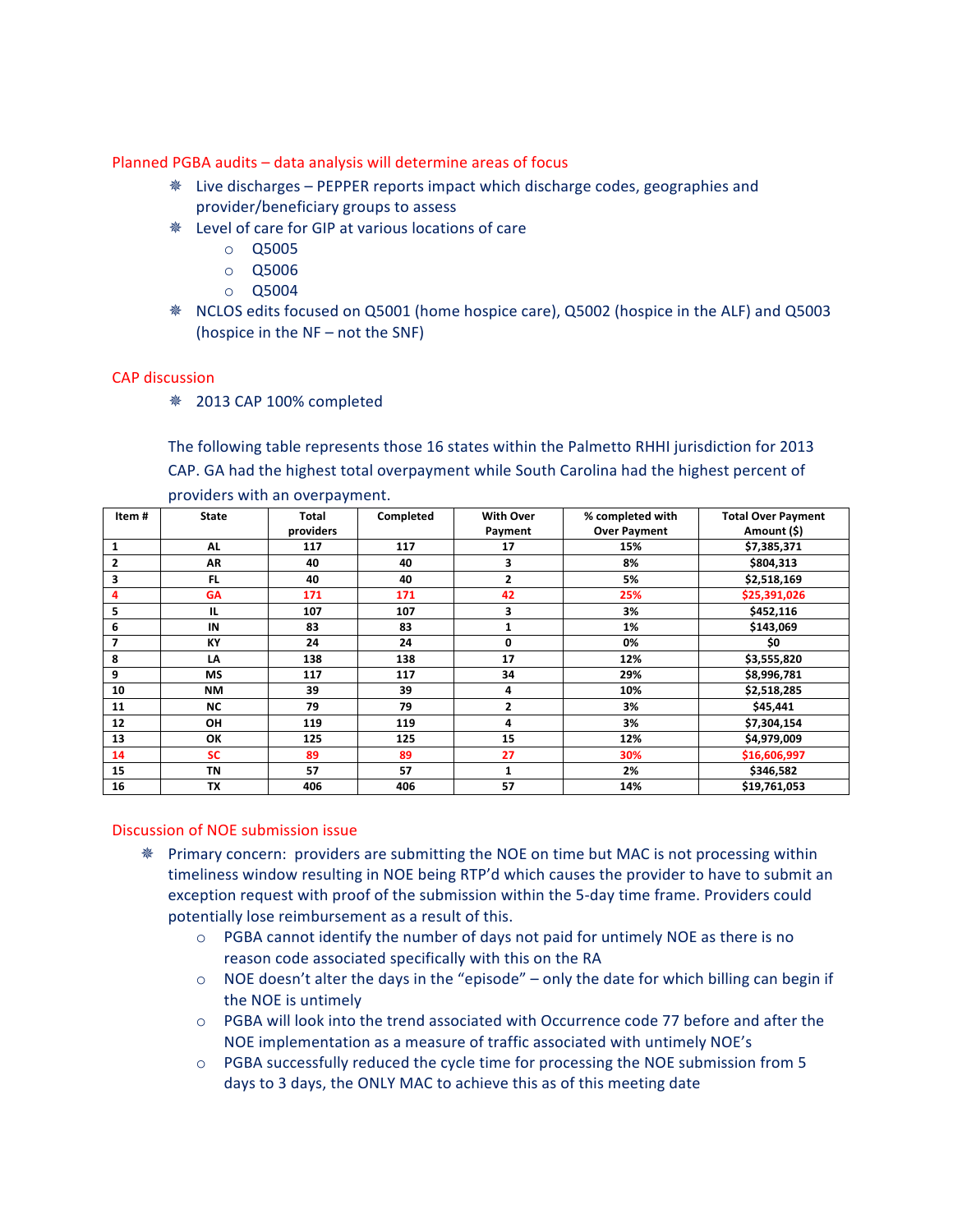### Provider Cap calculation

- $*$  Concerns verbalized relative to the calculation of cap amount per CMS's instructions regarding sequestration  $-$  in many cases, the amount calculated is incorrect causing providers to appeal these determinations which burdens the MACs and providers in this process. CMS has provided an article to all MACs for public review. See article HERE
- \* 2013 cap is completed for all providers. Total cap overpayments were \$105M, 2012 cap overpayments were \$117M. 2014 reviews have started
- **<sup>※</sup>** Provider self-determined cap filing:
	- o 91% of providers filed their self-determined report on time
	- $\circ$  Errors associated with the form were limited and were primarily user-error
	- $\circ$  5% of providers have not filed a form but PGBA believes these are providers who are either closed or are otherwise inactive

## EDI and ICD-10 Update

- **EXECT:** System status is LIVE on the website (www.palmettogba.com/medicare)
- $*$  ICD-10 prep continues
	- $\circ$  Separate web page now for all things ICD-10 (click here to access it)
	- $\circ$  End-to-end testing phase 1 and phase 2 complete, will be able to publish results when CMS approves
- ※ DDE ID's
	- $\circ$  Assigned to an individual so you CANNOT share these IDs
	- $\circ$  Each user should have their own ID
		- $\odot$  Must be validated and authorized by CMS so may take up to 15 days
		- $\odot$  User must sign in with the ID at least once every 30 days to maintain active status

## CMS NPRM 2016 Hospice Wage Index

- \* PGBA cannot discuss anything relative to the NPRM until CMS has finalized the rule and issued subsequent CR's instructing the MACs on implementation
- $*$  NHPCO is in the process of gathering final comments and submitting to CMS
	- $\circ$  Impact to Medicaid this is not discussed in the NPRM but the change in calculation of days and the reimbursement rates will affect Medicaid at the state level as well and NHPCO does not believe states will be prepared to handle the changes by the 10/1/15 implementation date if it goes forward
	- $\circ$  DX on the claim forms:
		- $\odot$  Are we really capturing all the data in our comprehensive assessments?
		- $\odot$  What will be the uses for the data once provided to CMS?
		- $\odot$  What kind of comparative analysis will be conducted and for what universe of data? How will the results be shared? Who will be impacted?
	- $\circ$  SIA in the NF/SNF AMDA and MedPAC are against the exclusion of this population from the SIA; concerns remain about the long-term erosion of the RHC rate based on the LOS and the SIA adjustment

### Other Notes